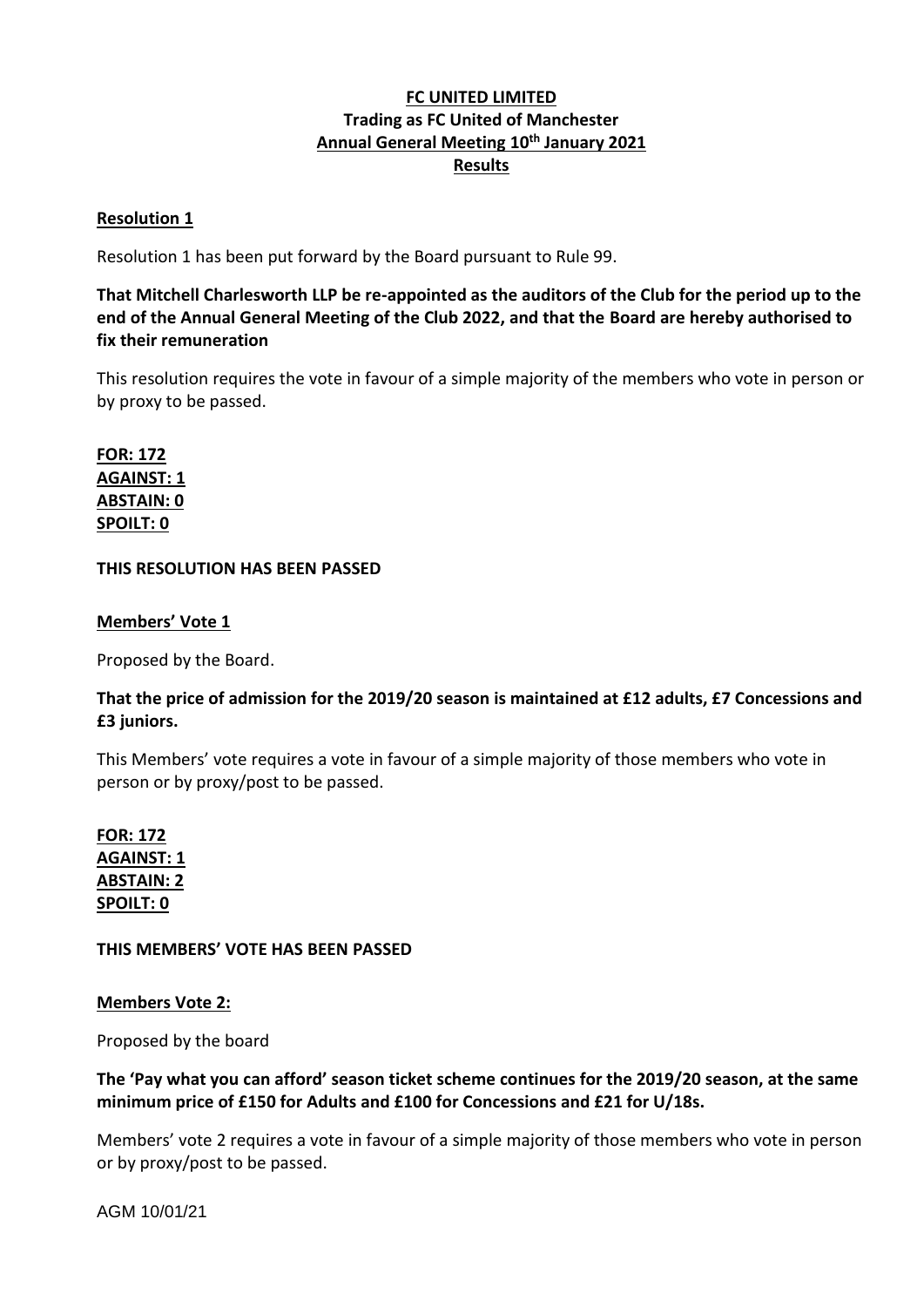**FOR: 172 AGAINST: 2 ABSTAIN: 1 SPOILT: 0**

#### **THIS MEMBERS' VOTE HAS BEEN PASSED**

#### **Members' Vote 3:**

Proposed by the Board

The Club should launch a new home kit in time for the start of the season 2021-22.

#### **Explanation**

Please note the following points from the Board:

- Following, a competitive tender, New Balance have been appointed to replace Errea as the club's kit partner.

- New Balance would like to launch new kits at the start of their contract. This is the same approach as when the club previously appointed Errea.

- Replica kits are the club's biggest selling merchandise item. Not launching a new kit would lower merchandise sales. In addition, the financial terms of the New Balance contract improve if the club sell more kits.

*Members' vote 3 requires a vote in favour of a simple majority of those members who vote in person or by proxy/post to be passed.*

**FOR: 166 AGAINST: 4 ABSTAIN: 4 SPOILT: 0**

**THIS MEMBERS' VOTE HAS BEEN PASSED**

**Members' vote 4 Home shirt design**



 **SHIRT DESIGN A**

**Members' Vote 5:**

AGM 10/01/21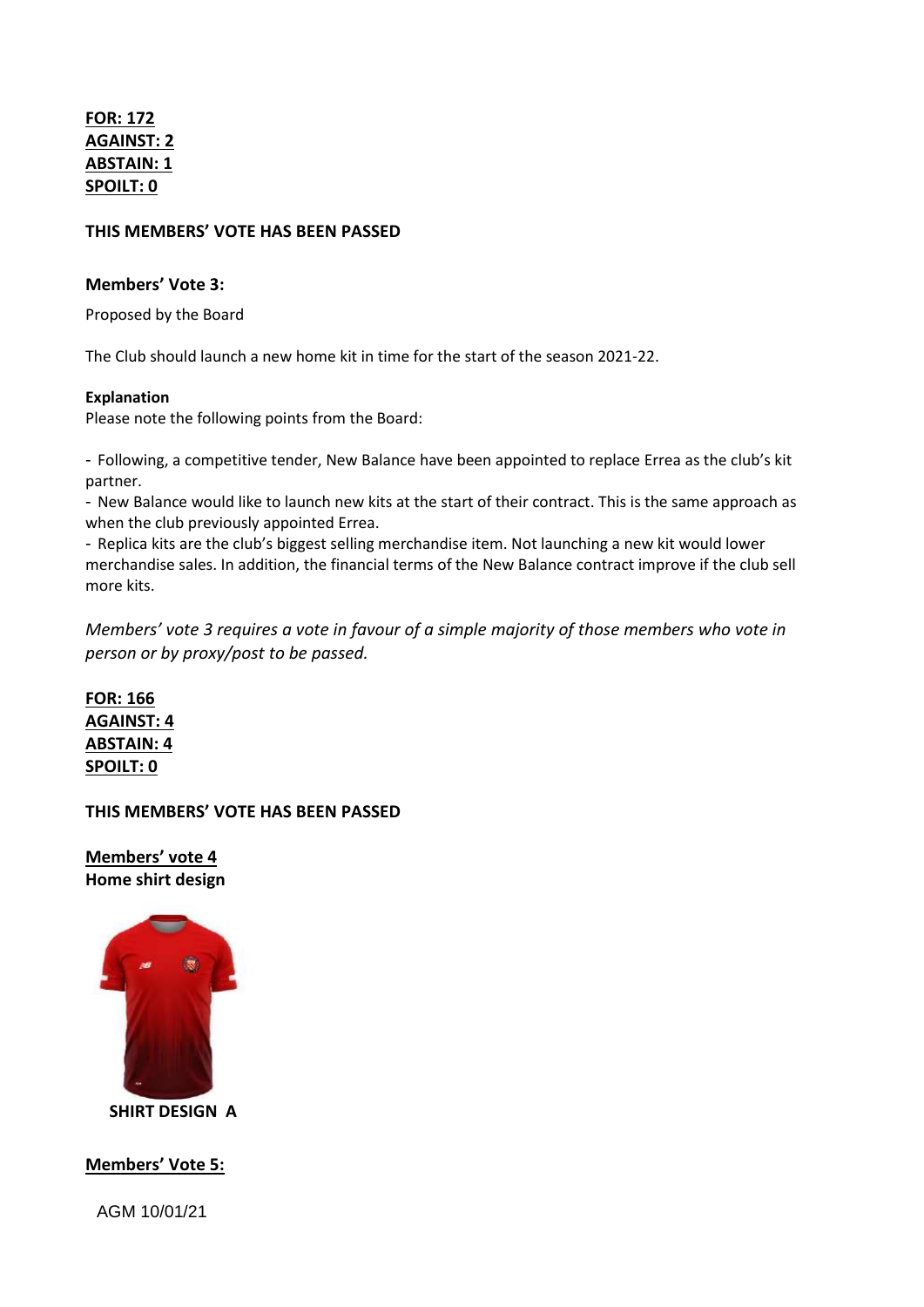Proposed by the Board

The Club should launch a new away kit in time for the start of the season 2021-22.

#### **Explanation**

Please note the following points from the Board:

- Following, a competitive tender, New Balance have been appointed to replace Errea as the club's kit partner.

- New Balance would like to launch new kits at the start of their contract. This is the same approach as when the club previously appointed Errea.

- Replica kits are the club's biggest selling merchandise item. Not launching a new kit would lower merchandise sales. In addition, the financial terms of the New Balance contract improve if the club sell more kits.

*Members' vote 5 requires a vote in favour of a simple majority of those members who vote in person or by proxy/post to be passed.*

**FOR: 151 AGAINST: 7 ABSTAIN: 4 SPOILT: 0**

#### **THIS MEMBERS' VOTE HAS BEEN PASSED**

**Members vote 6 Away shirt design**



**SHIRT DESIGN B**

### **Members' Vote 7:**

Proposed by the Board

The Club should launch a new third kit in time for the start of the season 2021-22.

#### **Explanation**

Please note the following points from the Board:

- Following, a competitive tender, New Balance have been appointed to replace Errea as the club's kit partner.

AGM 10/01/21